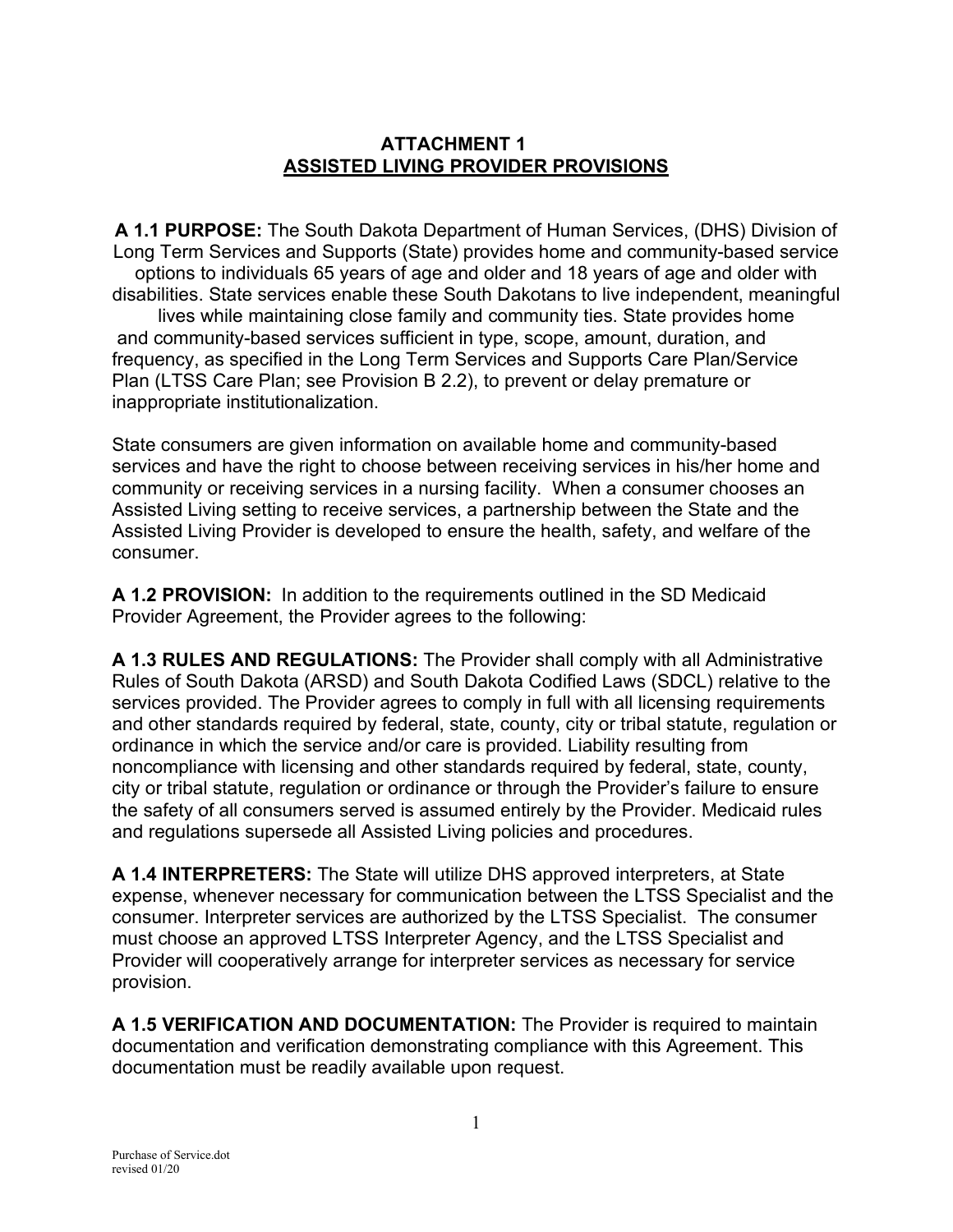**A 1.6 REIMBURSEMENT:** The rate(s) for services are specified in the HOPE Waiver Fee Schedule located at [http://dhs.sd.gov/ltss/ltssproviders.aspx.](http://dhs.sd.gov/ltss/ltssproviders.aspx) Assisted Living Services are billed at a tiered daily rate. Rate tiers are determined by a standardized needs assessment tool that is completed by the LTSS Specialist at least annually with all consumers of the HOPE waiver. The information collected during the assessment generates a RUG score based on an algorithm developed by InterRAI.

Assisted Living staff are expected to participate in the assessment process and doing so will ensure the most accurate tier is assigned. If a Provider is concerned that a consumer is not accurately classified into the appropriate tier based on his/her last assessment and/or there is an error on the 'Therap Service Auth', the Provider should not acknowledge the 'Therap Service Auth'. The Provider should contact the LTSS Specialist assigned as the consumer's case manager to resolve any potential discrepancies.

All services authorized and delivered by the Provider to eligible consumers will be reimbursed at stated rates. The HOPE Waiver reimbursement rates are updated in July of each year. The Room and Board portion of the rate is adjusted in January of each year, based on the Cost of Living Adjustment (COLA). Notification of reimbursement rate adjustments is provided when these updates occur.

Approved claim forms, including all required information (e.g. Provider's National Provider Identifier, consumer's primary diagnosis code, etc.) will be submitted by the Provider to the State for payment of services authorized and provided.

The Provider must only bill for services acknowledged in Therap and delivered by the **Provider** 

The State will not reimburse or otherwise be made liable for purchases or transactions made by the Provider on behalf of the consumer.

To be reimbursed at the established rate, the consumer must be physically present in the Assisted Living Center and must be receiving the assisted living service, except in the following situations:

Hospital reserve bed days: An Assisted Living Center may bill SD Medicaid for a maximum of five consecutive days when a recipient is admitted to an inpatient hospital stay. Up to five consecutive days may be billed to SD Medicaid per hospitalization; however, the recipient must return to the Assisted Living Center for a minimum of 24 hours before additional hospital reserve bed days will be paid. When a consumer is transferred from an Assisted Living Center to a hospital, it is expected that the Provider will accept the consumer back at the Assisted Living Center at the time of hospital discharge.

Therapeutic leave days: An Assisted Living Center may bill SD Medicaid for a maximum of five therapeutic leave days per month. Therapeutic leave days may

Purchase of Service.dot revised 01/20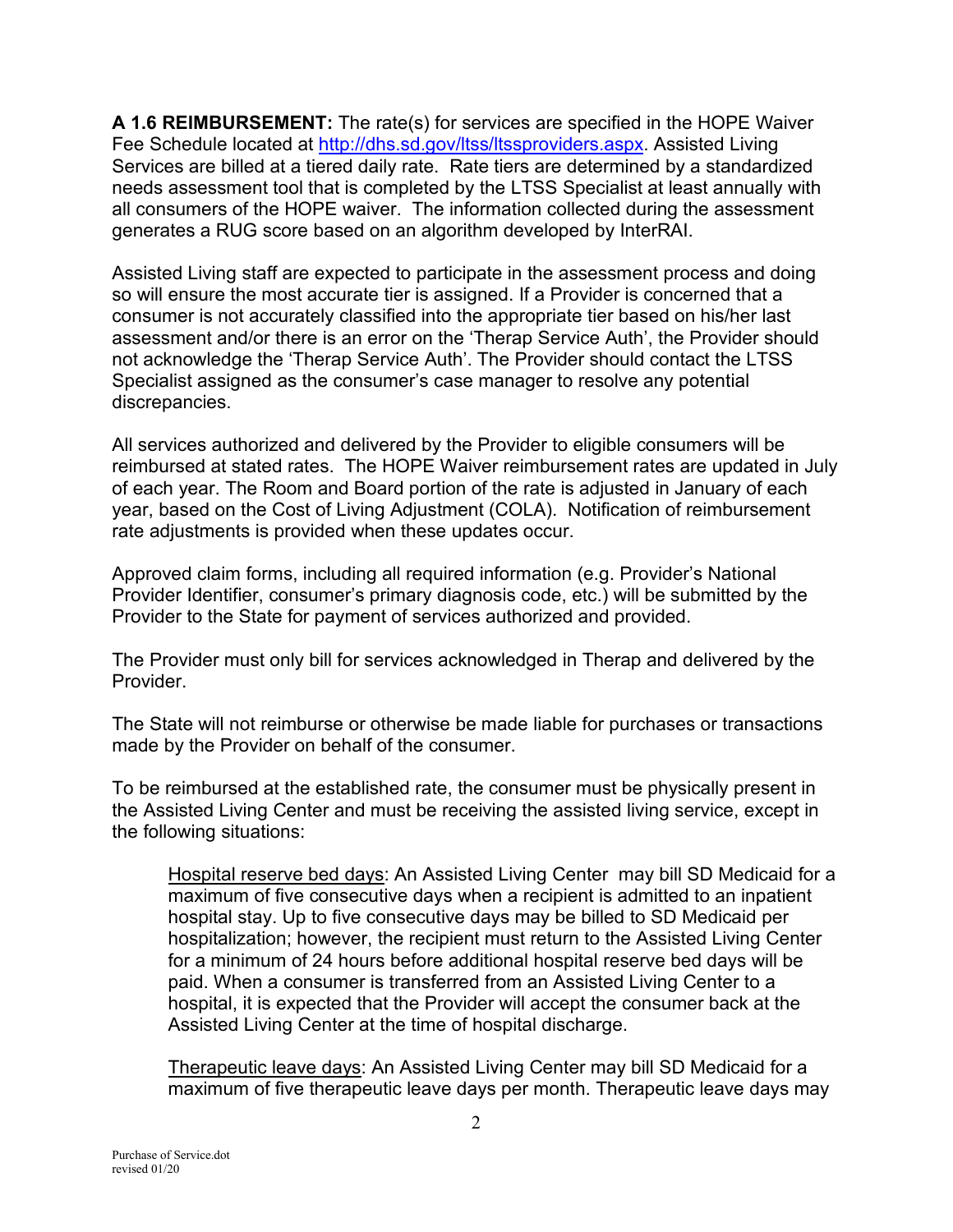be consecutive or non-consecutive. Therapeutic leave days are leave days from the Assisted Living Center for non-medical reasons (e.g., visits to the homes of family or friends).

The State's reimbursement for services rendered shall be considered payment in full. Except for the cost-share for waiver services, the Provider may not bill the consumer for any additional fees. The Provider will be advised of the consumer's cost-share, if any, and will be responsible for collecting the cost-share from the consumer.

### **STANDARD PROGRAM DEFINITIONS**

**B 2.1** "**Assisted Living Services**" include personal care and supportive services that are furnished to eligible consumer(s) who reside in a homelike, non-institutional setting that includes 24-hour on-site response capability to meet scheduled or unpredictable consumer(s) needs and to provide supervision, safety and security. Services shall support full access to the greater community of consumers receiving Medicaid home and community-based services to the same degree of access as individuals not receiving Medicaid home and community-based services. The assisted living location promotes the health, treatment, comfort, safety, and well-being of consumer(s), with easy accessibility for visitors and others. Services also include social and recreational programming, and medication assistance (to the extent permitted under state law). Services that are provided by third parties must be coordinated with the Assisted Living Provider and the Long Term Services and Supports Specialist (LTSS Specialist).

Nursing and skilled therapy services are incidental rather than integral to the provision of assisted living services. Payment is not made for 24-hour skilled care. Federal financial participation is not available for room and board, items of comfort or convenience, or the costs of facility maintenance, upkeep and improvement.

The following waiver services cannot be billed separately: homemaker; personal care, respite care, emergency response service, meals, environmental accessibility adaptations, and chore services.

Adult companion services, adult day services, nursing, nutritional supplements, specialized medical equipment, and specialized medical supplies may be authorized by the LTSS Specialist, based on assessed need as identified in the LTSS Care Plan with a threshold equal to the average cost of nursing home care. When these additional services are authorized by the LTSS Specialist, the services/supplies must be provided by a third party that is enrolled as a HOPE Waiver Medicaid Provider.

**B 2.2** "**Critical Service Need Consumer**", is a consumer who needs service(s) (i.e., oxygen, injection, medication, wound care, therapy) provided on each assigned day without disruption, or without such service(s) the consumer's health condition would decline. The LTSS Specialist will communicate with the Provider (through the LTSS Care Plan) when a consumer has been identified as a Critical Service Need Consumer. When a Critical Service Need Consumer is identified, the LTSS Specialist is responsible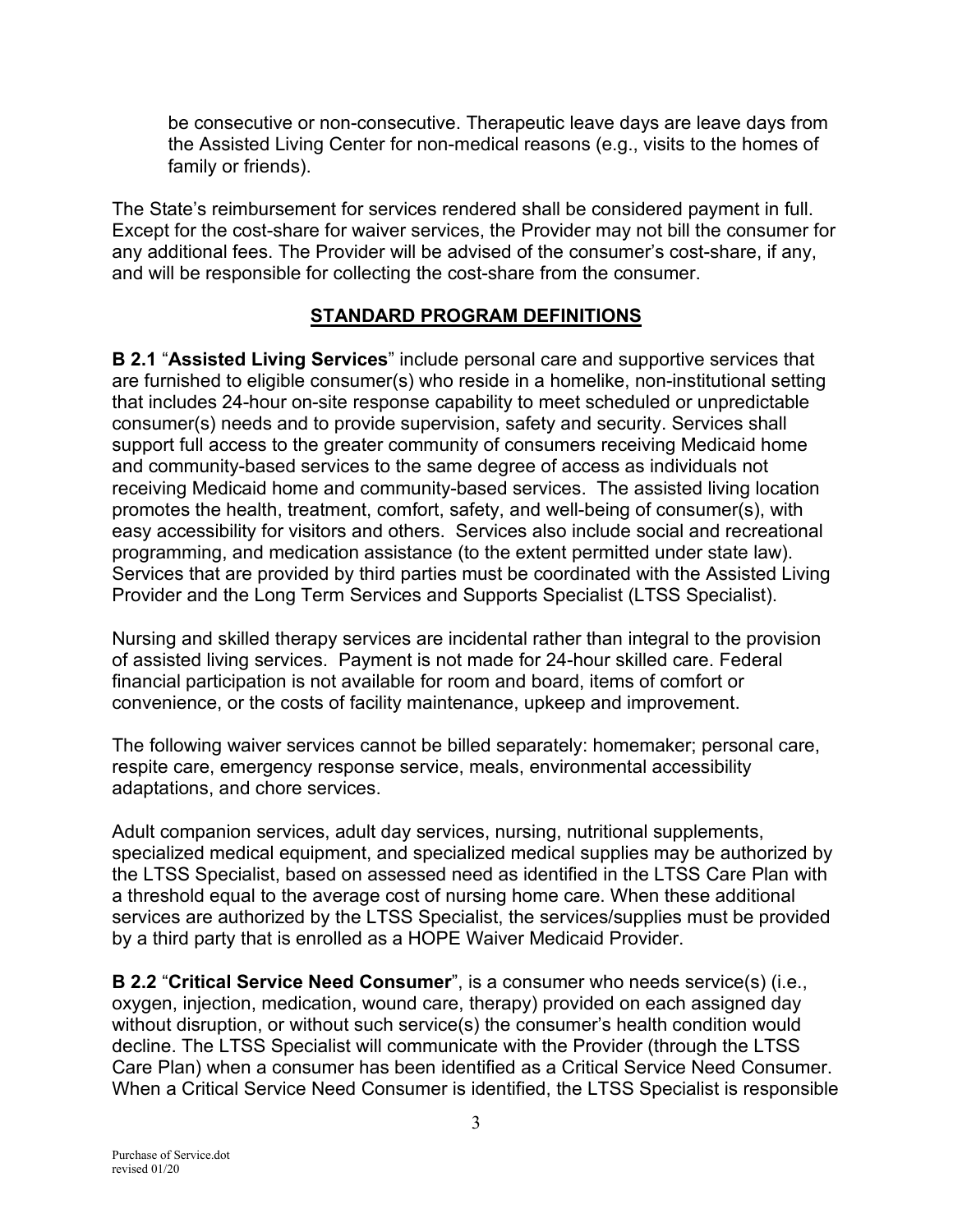to work with the consumer and the Provider to develop a back-up plan for service provision during an emergency. The LTSS Specialist assists the consumer to identify any services that will be needed during an emergency.

The Provider must notify LTSS Specialist whenever a change in the Consumer occurs and/or a modification may be necessary. The Provider is required to provide input and participate in the development of the initial and ongoing LTSS Care Plan.

**B 2.3** "**Eligible Consumer**" is any person in need of services who has been determined eligible by DHS. State will provide on-going Case Management for each consumer. Case Management will include reassessing the consumer's needs and eligibility at least annually, facilitating the development of the LTSS Care Plan, convening annual and asneeded person-centered planning meetings to develop and approve changes to the LTSS Care Plan, authorizing additional services by the Provider and/or third parties, and resolving any consumer concerns and other consumer-related issues.

**B 2.4 "LTSS Care Plan/Service Plan"** is a written person-centered plan developed by the LTSS Specialist with a consumer, as well as any individuals the consumer chooses, and must be finalized and agreed to, with the informed consent of the consumer in writing, and signed by all individuals and providers responsible for its implementation. The LTSS Care Plan (Attachment 2) reflects the services and supports that are important for the individual to meet the needs identified through an assessment of need, as well as what is important to the individual with regards to preferences for the delivery of such services and supports. If a consumer needs special supports or modifications based upon an assessed health and safety need, it must be identified within the LTSS Care Plan. Any modification of the federal regulations for the HCBS Settings Final Rule, as described at CFR 42 § 441.710(a)(1)(vi), must be individualized and addressed in the LTSS Care Plan. If a provider is implementing any modification(s) to any of these federal home and community-based settings requirements, the modification(s) must be discussed with the LTSS Specialist and documented in the LTSS Care Plan.

The Provider must notify the LTSS Specialist whenever a change in the consumer occurs and/or a modification may be necessary. The Provider is expected to provide input and participate in the development of the initial and ongoing LTSS Care Plan.

**B 2.5** "**Therap**" is the online case management documenting and billing software.

**B 2.6 "Therap Service Auth"** is the electronic document in Therap which details the services authorized for the consumer. The "Therap Service Auth" must be acknowledged by the Provider within 7 business days of receipt. Failure to acknowledge the " Therap Service Auth" within the designated time frame may negatively affect reimbursement for services provided.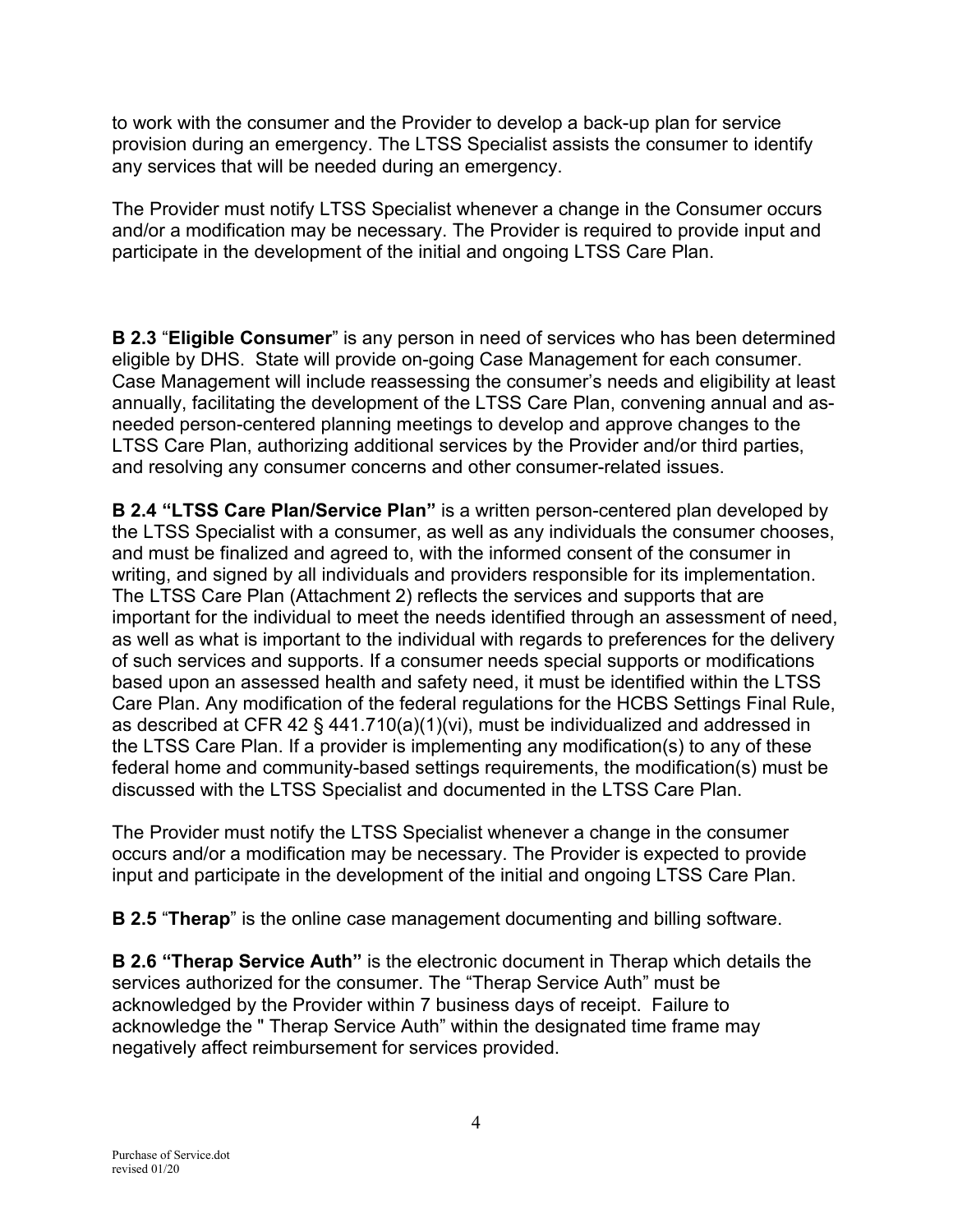If a Provider is concerned that there is an error on the 'Therap Services Auth', the Provider should not acknowledge the 'Therap Service Auth'. The Provider should contact the LTSS Specialist assigned as the consumer's case manager to resolve any potential discrepancies.

## **STANDARD PROGRAM REQUIREMENTS**

**C 3.1** The Provider must conduct fingerprint background checks to screen for abuse, neglect, and exploitation for all employees that provide direct services or supports. The Provider may request the State's approval for an alternative background check by completing and submitting a "Provider Request for Approval of Alternative Background Check", along with a description of the alternative background check (produced by the company that process the background checks).

To receive approval, the alternative background check results for employees hired by the Provider must be readily accessible to the State upon request and the description of the alternative background check must include verification that the following threshold criteria are met:

- The alternative background check verifies the identity of the individual hired utilizing at least two unique types of identification (must include a government issued photo ID and an additional document that meets I-9 standards)
- The alternative background check identifies the criminal history of the individual hired
- The alternative background check creates a report of the criminal history of the individual hired which is readily accessible to the provider

An employee hired to provide direct services or supports to consumers residing in an Assisted Living Center must meet the following minimum standards:

- 1. Be 16 years of age or older.
- 2. Be employed by an enrolled Medicaid Provider.
- 3. Pass a State fingerprint (or State approved) background check.
	- a. The following are a list of fitness criteria that would automatically preclude an individual from being hired/contracted::
		- i. A crime of violence as defined by SDCL 22-1-2 or a similar statute from another state;
		- ii. A sex crime pursuant to SDCL chapters 22-22 or 22-24A or SDCL 22- 22A-3 or similar statutes from another state;
		- iii. Class A and/or B felony convictions.
		- b. The following are a list of fitness criteria that may preclude an individual from being hired/contracted at the discretion of the provider:
			- i. Other felonies not described in 3.a.iii.
			- ii. Misdemeanor convictions related to fraud, theft, embezzlement, breach of fiduciary responsibility, or other financial misconduct;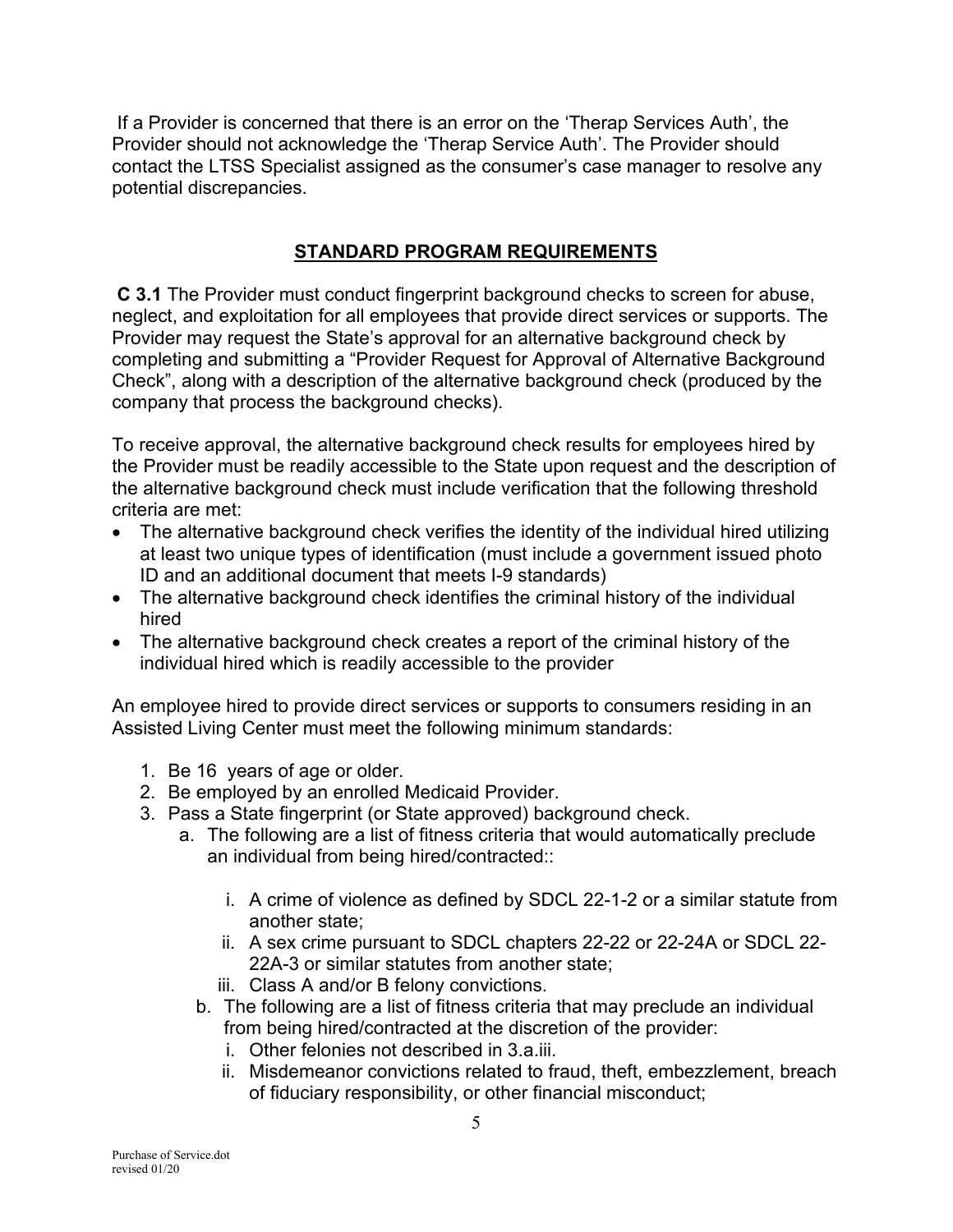- iii. Any convictions, including any form of suspended sentence, which are determined to be detrimental to the best interests of SD Medicaid. This includes convictions related to a person's character such as perjury and fraud related charges as individuals determined to be dishonest with any party should not be assumed to be honest with SD Medicaid;
- iv. Conviction related to obstruction of a criminal investigation.

**C 3.2** The Office of the Inspector General (OIG) has the authority to exclude individuals and entities from federally funded health care programs and maintains a list of all currently excluded individuals. The Provider must check the OIG List of Excluded Individuals and Entities (LEIE) to ensure that new hires and current employees are not on the excluded list at a minimum of once every six months. Search the OIG exclusions database online at [https://exclusions.oig.hhs.gov/.](https://exclusions.oig.hhs.gov/) The Provider must have a policy that specifies the processes for conducting this verification.

**C 3.3** The Provider must report bed occupancy in the format and frequency required by Long Term Services and Supports.

**C 3.4** In accordance with South Dakota law, the Provider is mandated to immediately report any suspected abuse, neglect or exploitation of a consumer. The Provider must have a policy for abuse, neglect or exploitation reporting which conforms to the mandatory reporting laws and must provide training on mandatory reporting laws to staff on an annual basis. See South Dakota Codified Law (SDCL) 22.46 for South Dakota's laws regarding abuse, neglect or exploitation of elders or adults with disabilities.

**C 3.5** The Provider agrees to fully comply with the HCBS Settings Final Rule, 42 CFR §441.301(c)(4) and (5) specified here and in the HCBS Settings Guide to Expectations and Compliance. The Provider also agrees to cooperate with all action steps included in South Dakota's HCBS Settings Final Rule Transition Plan. Both documents are available online at [https://dss.sd.gov/medicaid/hcbs.aspx.](https://dss.sd.gov/medicaid/hcbs.aspx)

**C 3.6** The Provider's facility standards and policies must address the federal Medicaid requirements for Home and Community-Based Settings (HCBS Settings Final Rule) as specified in 42 CFR §441.301(c)(4) and (5). Specific policies that must be addressed as part of facility standards include the following:

- 1. Access to the broader community;
- 2. Privacy, dignity, respect, autonomy, choice, control, free from coercion and restraints, all consumer's rights as noted in ARSD 44:70 and the HCBS Settings Guide to Expectations and Compliance;
- 3. Consumer leases/tenant agreement requirements;
- 4. Roommate choice policy;
- 5. Visitor/Guest policy;
- 6. Policy to address ability to lock door to sleeping or living unit; and
- 7. Policy to address access to food.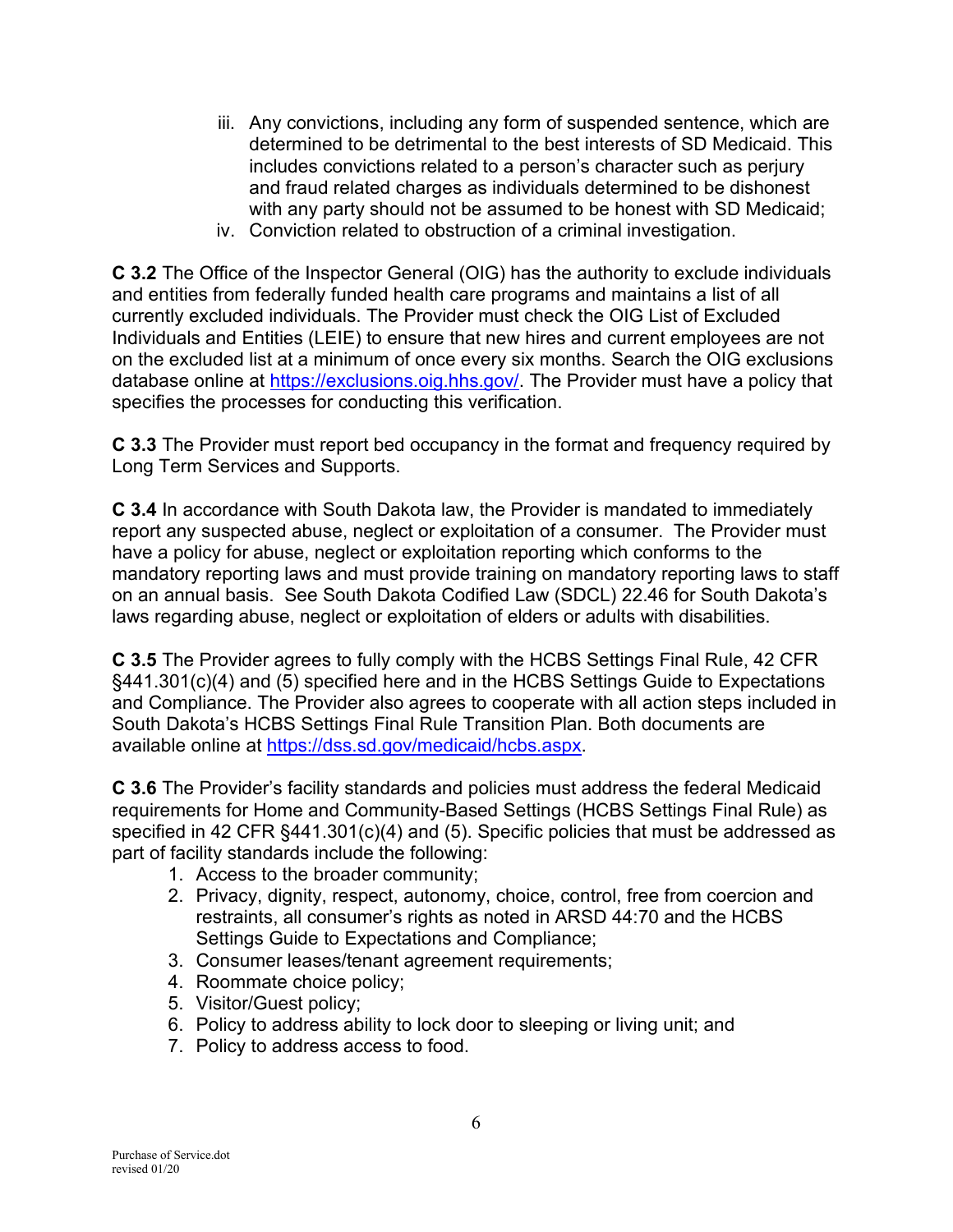**C 3.7** The Provider must have a written Quality Assurance and Improvement Plan detailing all activities conducted by the Provider to ensure quality service provision. The Provider must also have a Quality Assurance policy specifying how the Provider will discover, fix, and report problems. The Provider will cooperate with quality performance site visit activities conducted by State.

The Provider agrees to participate in any evaluation and/or consumer satisfaction program developed and/or conducted by the State which will be used to determine the effectiveness of service provision statewide.

**C 3.8** The Provider must have an Admission, Transfer and Discharge policy. When the Provider determines services to a consumer must be discontinued, the Provider must notify the consumer in writing at least 30 days before the transfer or discharge, unless a change in the consumer's health requires immediate transfer or discharge or if the consumer has not resided in the Assisted Living Center for 30 days. The written notice must specify the reason for and effective date of the transfer or discharge and the new location to which the consumer will be transferred or discharged to; the conditions under which the consumer may refuse transfer within Assisted Living; and a description of how the consumer may appeal a decision by Assisted Living to transfer or discharge the consumer as per ARSD 44:70:09:14 Admission, Transfer, and Discharge Policies. Additionally, per ARSD 44:70:04:16 Discharge Planning, the Assisted Living Center shall initiate planning with applicable agencies to meet identified needs of consumer and consumer shall be offered assistance to obtain needed services upon discharge. Information necessary for coordination and continuity of care shall be made available to the assisted living setting and/or whomever the consumer is discharged to and to each referral agency as required by the discharge plan.

**C 3.9** The Provider must have a Grievance policy pursuant to ARSD 44:70:09:10. A consumer may voice grievances without discrimination or reprisal. A grievance may be in writing or oral and may relate to treatment furnished, treatment that has not been furnished, the behavior of other consumers, and/or infringement of the consumer's rights. The Assisted Living Center shall adopt a grievance process and make the process known to each consumer and to the consumer's immediate family. The grievance process shall include the facility's efforts to resolve the grievance and documentation of the grievance; the names of the persons involved; the disposition of the matter; and the date of disposition.

**C 3.10** The Provider must have an incident reporting policy. The Provider must immediately notify State of any consumer-related concerns, incidents and occurrences, including possible exploitation, that are not consistent with routine care. The Provider must follow the Department of Health's policy for documenting the circumstances of any incident that involves restraint, seclusion, serious injury, missing person, or death from other than natural causes.

Upon being informed that a consumer has been hospitalized, or discharged from the hospital, the Provider will immediately communicate this information to the LTSS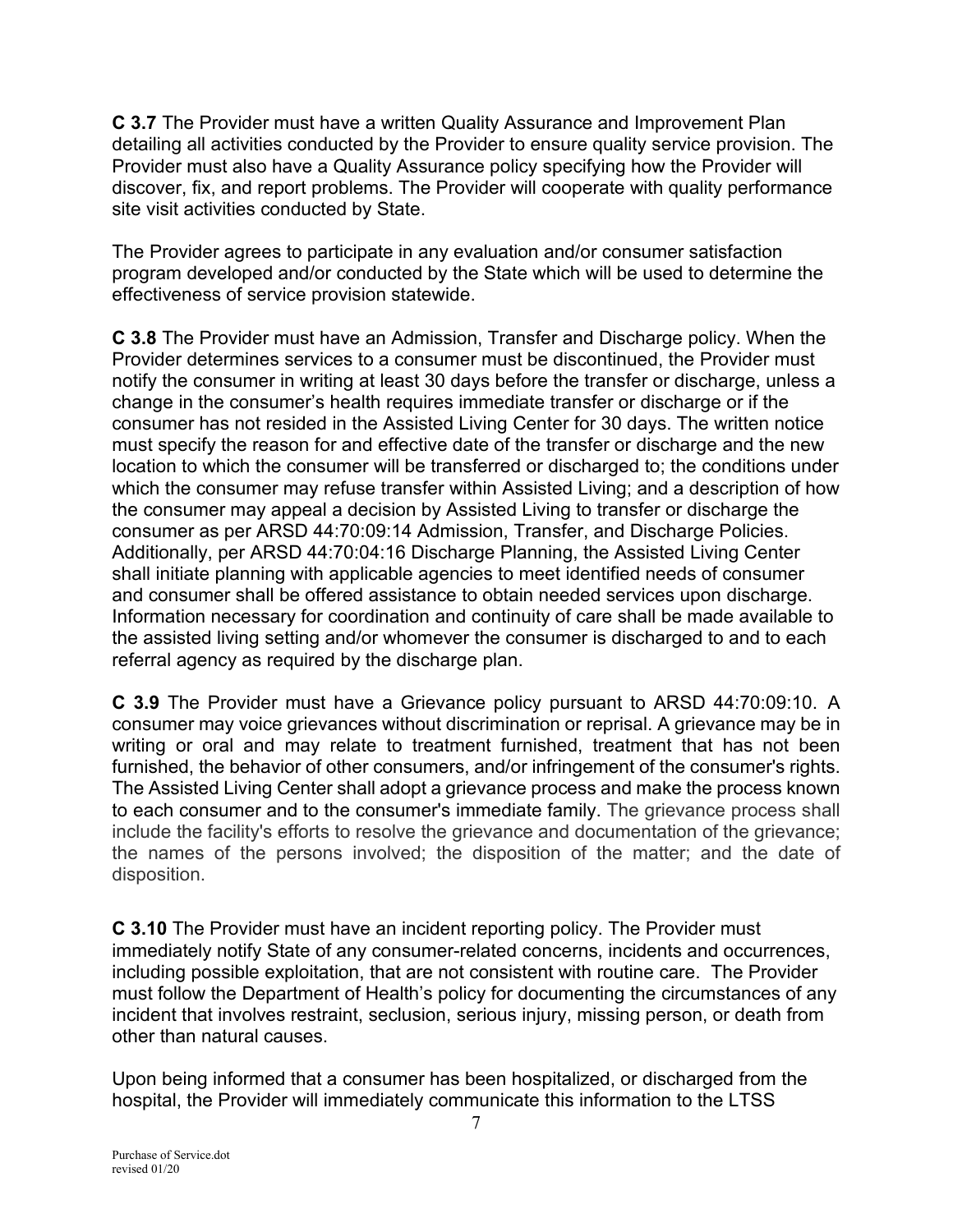Specialist to assure the consumer's need for service provision continue to be met appropriately.

**C 3.11** The Provider must have an emergency response policy. An "emergency" is defined as a situation that is sudden, generally unexpected, and demands immediate attention. The Provider must notify the State of the emergency upon resolution of the emergency or transfer of the consumer to emergency responders.

**C 3.12** The Provider must have a health and safety policy. The health and safety policy must detail the use of universal precautions. The provider must provide all supplies and equipment needed for staff members to practice infection control.

**C 3.13** The Provider must have a documentation policy. The documentation policy must include how assisted living staff document service provision, consumer progress and health/safety concerns with a consumer. Documentation must be kept for each consumer. Records must be retained for 6 years after a claim has been paid or denied. Documentation must be easily accessible upon request.

**C 3.14** The Provider must have a quality assurance policy. The Provider must have a written quality assurance and improvement plan detailing all activities conducted by the Provider to ensure quality service provision. The Provider must also have a quality assurance policy specifying how the Provider will discover, fix, and report problems. The Provider will cooperate with provider quality performance audits activities conducted by the State.

The Provider agrees to participate in any evaluation and/or consumer satisfaction program developed and conducted by the State to determine the effectiveness of service provision statewide.

**C 3.15** A copy of all policies must be readily accessible upon request.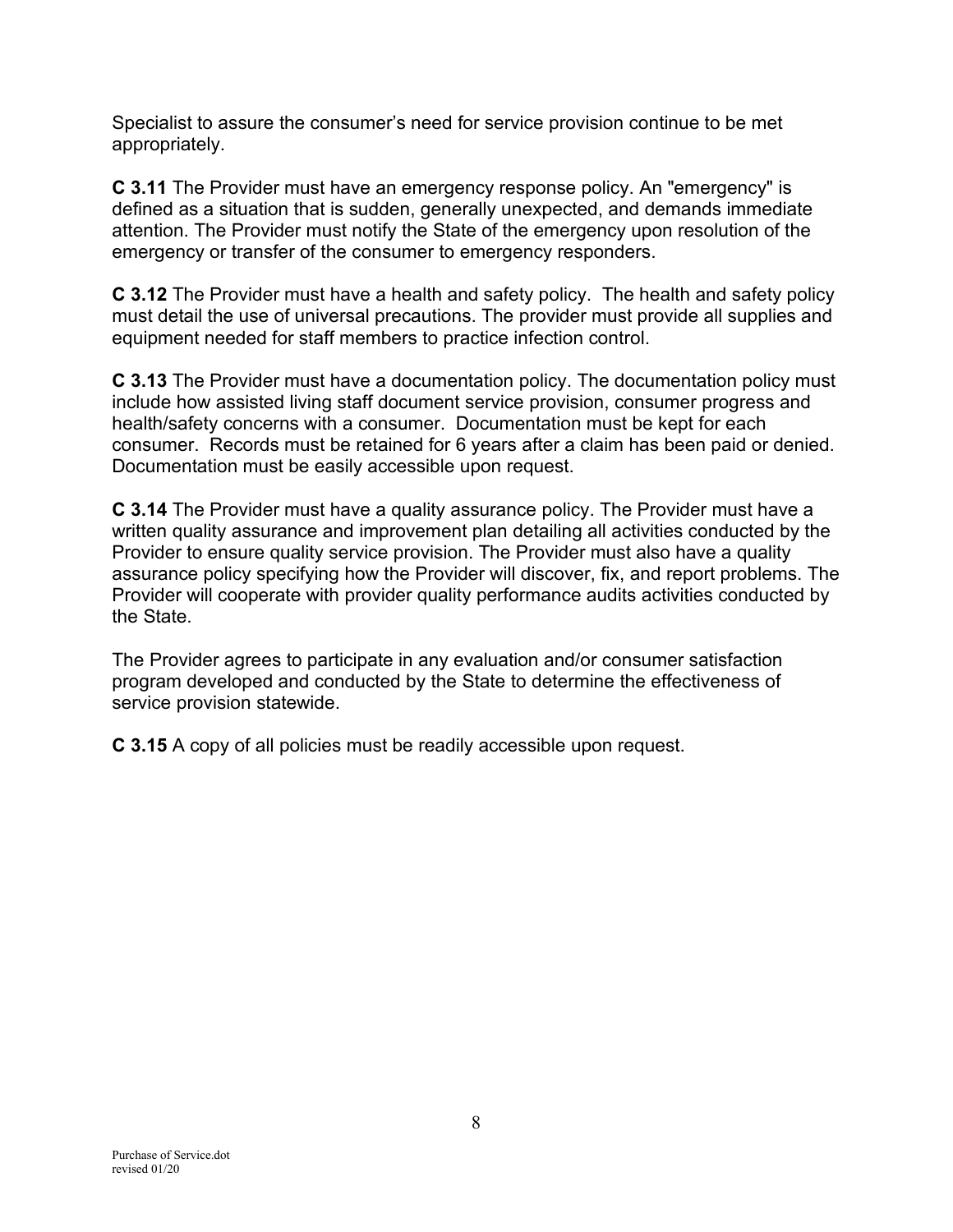| DHS LTSS 678E 5/2017                 |                     |       | <b>ATTACHMENT 2</b> |                  |  |         |         |           |
|--------------------------------------|---------------------|-------|---------------------|------------------|--|---------|---------|-----------|
| □ Critical Service Need              |                     |       |                     | <b>Care Plan</b> |  |         |         |           |
| <b>Name</b>                          | Name: Consumer Name |       |                     |                  |  |         |         | DOB:      |
| <b>Residential</b><br><b>Address</b> | Street:             |       |                     | City:            |  |         | State:  | Zip Code: |
| <b>Contact</b><br>Information        | Home:               |       | Cell:               | Email:           |  |         |         |           |
| <b>Emergency</b><br><b>Contact</b>   | First:              | Last: |                     | Home:            |  | Cell:   |         | Work:     |
| <b>Primary</b><br>Physician          | Name:               |       | Address:            |                  |  | Office: |         | Fax:      |
| <b>LTSS</b><br><b>Specialist</b>     | Name:               |       | Email:              |                  |  |         | Office: |           |
| <b>Picture of My Life:</b>           |                     |       |                     |                  |  |         |         |           |
|                                      |                     |       |                     |                  |  |         |         |           |
|                                      |                     |       |                     |                  |  |         |         |           |
|                                      |                     |       |                     |                  |  |         |         |           |
|                                      |                     |       |                     |                  |  |         |         |           |
|                                      |                     |       |                     |                  |  |         |         |           |
|                                      |                     |       |                     |                  |  |         |         |           |
|                                      |                     |       |                     |                  |  |         |         |           |
|                                      |                     |       |                     |                  |  |         |         |           |
|                                      |                     |       |                     |                  |  |         |         |           |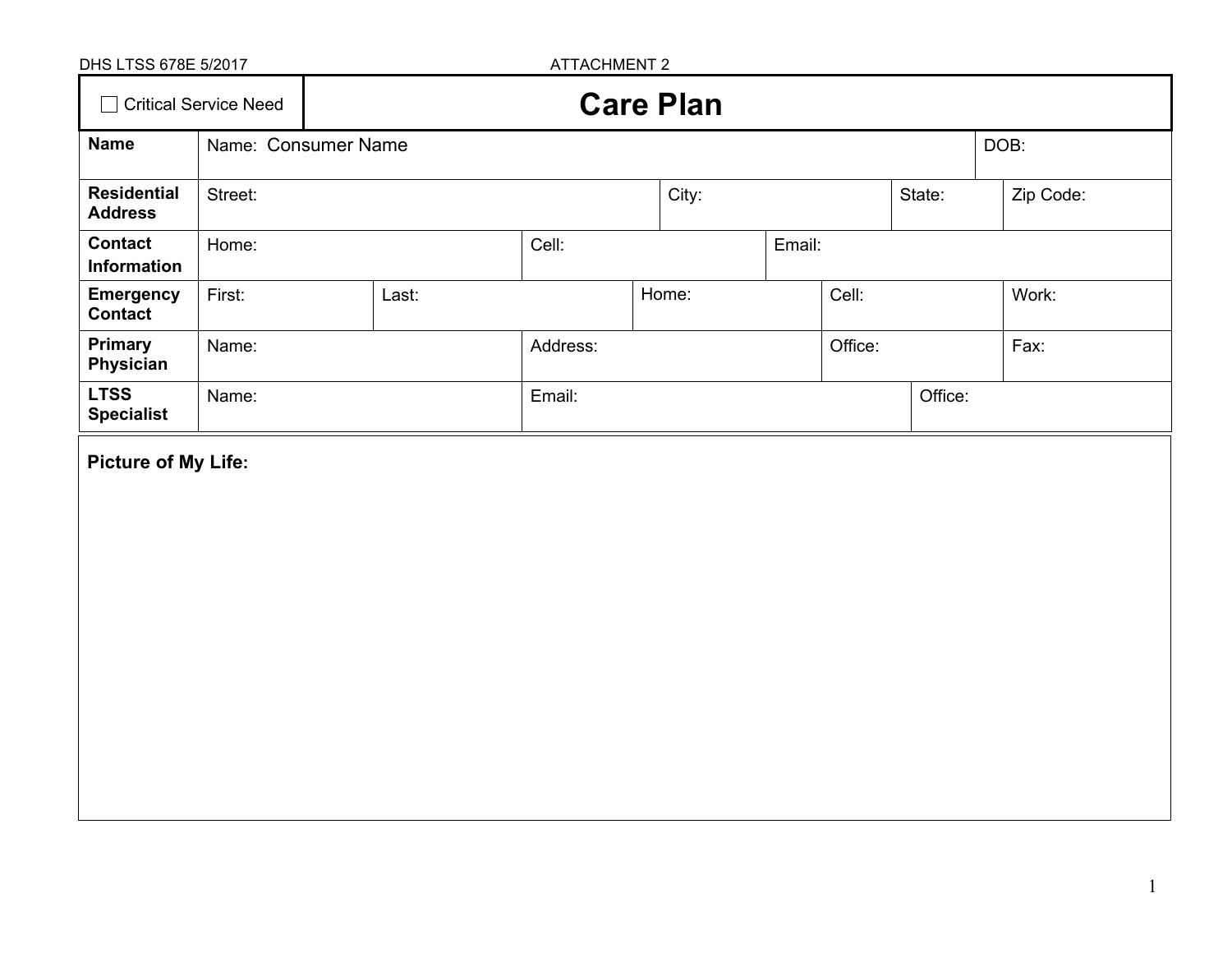$\overline{\phantom{a}}$ 

 $\blacksquare$ 

| <b>Personal Goal</b> |
|----------------------|
|                      |
| Goal                 |
| <b>Strategy</b>      |
| Goal                 |
| <b>Strategy</b>      |
|                      |
| Goal                 |
| <b>Strategy</b>      |
|                      |
| Goal                 |
| <b>Strategy</b>      |
|                      |
| Goal                 |
| <b>Strategy</b>      |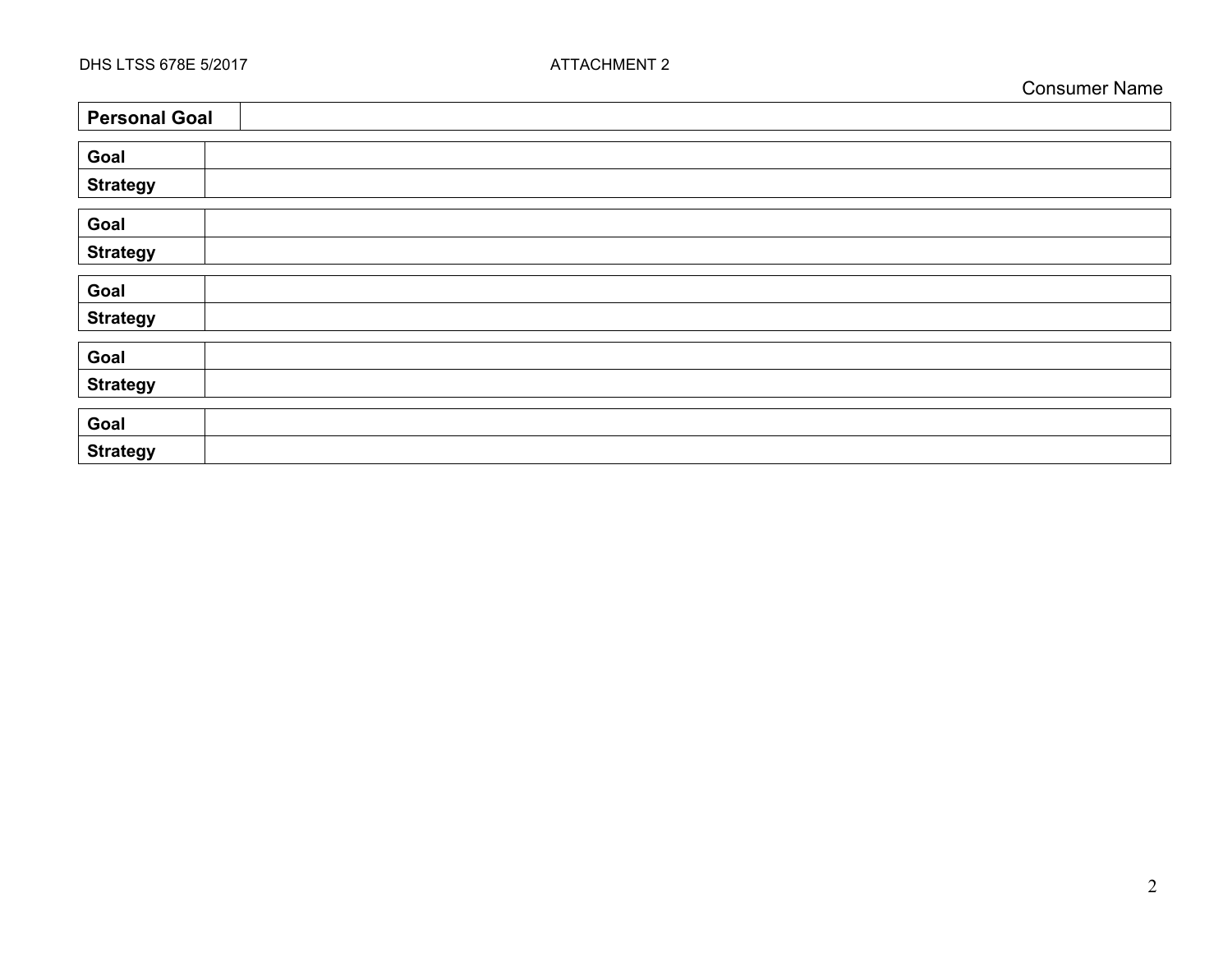## **ADDENDUM TO CARE PLAN**

| Goal            |  |
|-----------------|--|
| Date            |  |
| <b>Strategy</b> |  |
| Date            |  |
| Goal            |  |
| Date            |  |
| <b>Strategy</b> |  |
| Date            |  |
| Goal            |  |
| Date            |  |
| <b>Strategy</b> |  |
| Date            |  |
| Goal            |  |
| Date            |  |
| <b>Strategy</b> |  |
| Date            |  |

| <b>Six Month Review Signature</b>                             |      |
|---------------------------------------------------------------|------|
| Χ                                                             |      |
| Consumer's Signature or Authorized Representative's Signature | Date |
| X                                                             |      |
| <b>LTSS Specialist Signature</b>                              | Date |
|                                                               |      |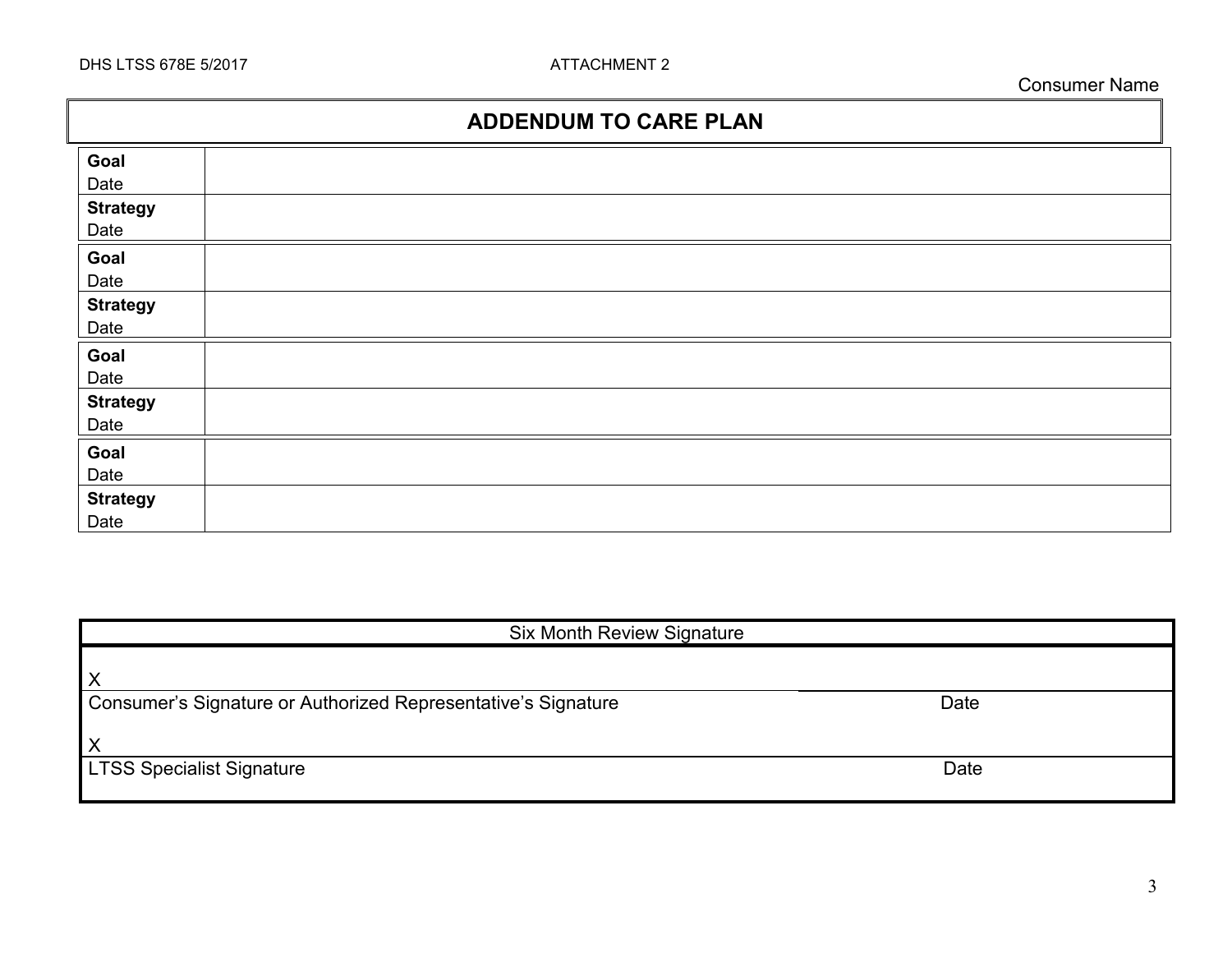| <b>Emergency/Disaster Preparedness Plan</b> |                                                                                        |                                                  |  |
|---------------------------------------------|----------------------------------------------------------------------------------------|--------------------------------------------------|--|
| File of Life.                               | The consumer received the following: Ready Brochure, Emergency Readiness Checklist and | <b>Additional Information</b><br><b>Provided</b> |  |
| <b>Fire</b>                                 |                                                                                        |                                                  |  |
| Smoke detector                              |                                                                                        |                                                  |  |
| Fire extinguisher                           |                                                                                        |                                                  |  |
| Evacuation plan                             |                                                                                        |                                                  |  |
| <b>Tornado</b>                              |                                                                                        |                                                  |  |
| Weather alert                               |                                                                                        |                                                  |  |
| Interior room plan                          |                                                                                        |                                                  |  |
| Emergency shelter plan                      |                                                                                        |                                                  |  |
| <b>Blizzard/Power Outage</b>                |                                                                                        |                                                  |  |
| Food supply                                 |                                                                                        |                                                  |  |
| Water supply                                |                                                                                        |                                                  |  |
| Power/heat alternative                      |                                                                                        |                                                  |  |
|                                             | Critical Service Back Up Plan in case of an Emergency                                  |                                                  |  |
|                                             |                                                                                        |                                                  |  |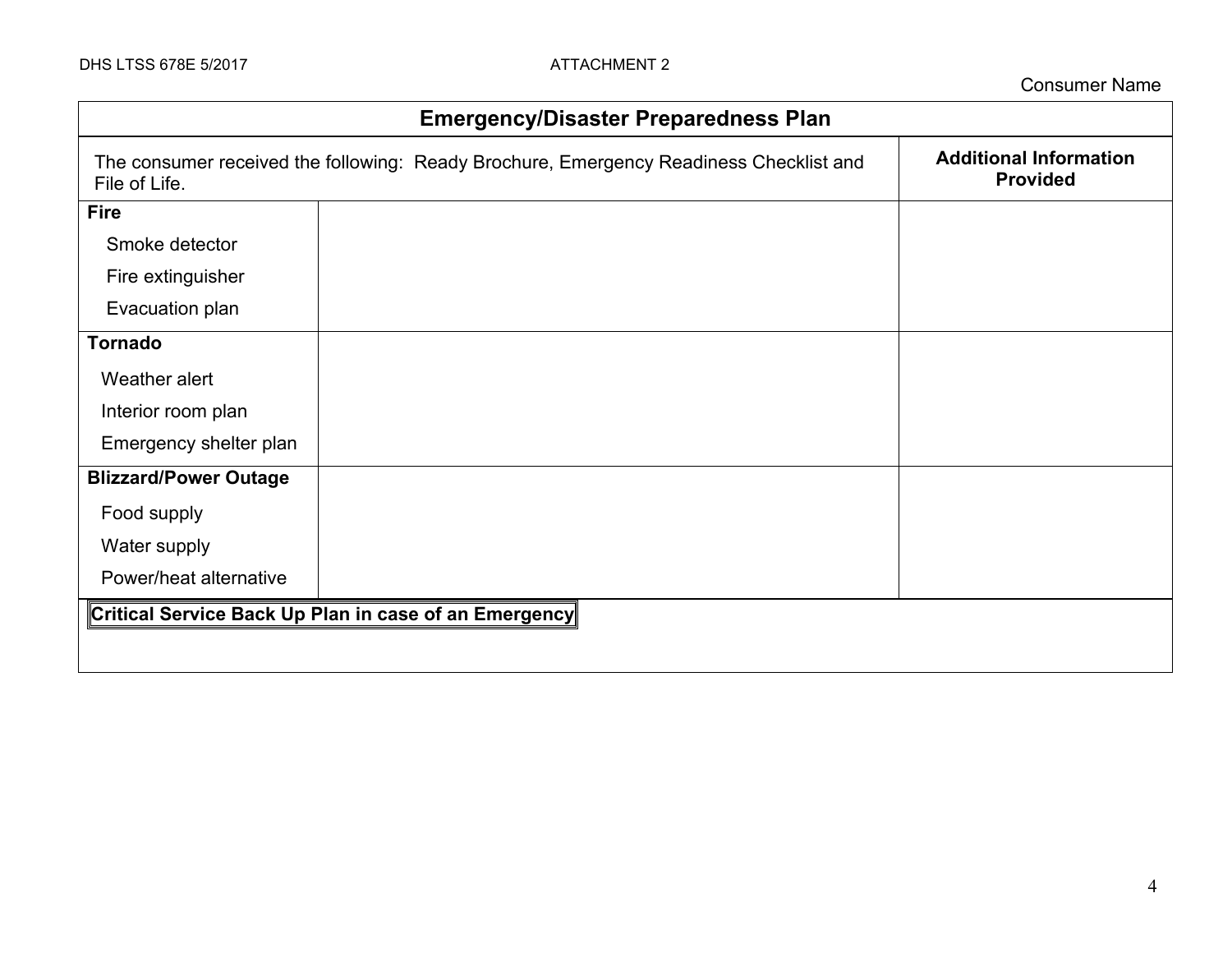# **Assisted Living Request for Modifications to LTSS Care Plan**

| <b>Assisted Living Name:</b><br>Name of person completing this form:                                                                                                                                                                                                                                                                                                                      |  |  |  |  |
|-------------------------------------------------------------------------------------------------------------------------------------------------------------------------------------------------------------------------------------------------------------------------------------------------------------------------------------------------------------------------------------------|--|--|--|--|
| $\Box$ In Home Consumer (does not apply/signatures not required)                                                                                                                                                                                                                                                                                                                          |  |  |  |  |
|                                                                                                                                                                                                                                                                                                                                                                                           |  |  |  |  |
| $\Box$ Right to choose roommate<br>$\Box$ Right to privacy when completing activities of daily living<br>$\Box$ Ability to communicate with other individuals in private<br>Freedom from restraint<br>$\Box$ Access to appliances<br>$\Box$ Access to personal resources                                                                                                                  |  |  |  |  |
| Freedom to furnish and decorate bedroom or apartment<br>Describe the restrictive intervention being requested:<br>Describe the specific and individualized assessed need related to the restrictive intervention being requested:<br>2.3<br>Describe how the intervention is consistent with the specific assessed need:<br>3.                                                            |  |  |  |  |
| Describe the positive interventions and supports that have been attempted to avoid restrictive intervention (documentation of interventions/supports<br>4.<br>and outcomes must be available upon request):<br>Describe less intrusive methods of meeting the need that have been tried but didn't work (documentation of methods and outcomes must be available<br>5.                    |  |  |  |  |
| upon request):<br>Describe how you will monitor the modification to measure the ongoing effectiveness and how you will document the outcome:<br>6.)<br>Describe established time limits for periodic reviews to determine if the modification is still necessary or can be terminated:<br>Include an assurance that interventions and supports will cause no harm to the Consumer:<br>8.) |  |  |  |  |
|                                                                                                                                                                                                                                                                                                                                                                                           |  |  |  |  |
|                                                                                                                                                                                                                                                                                                                                                                                           |  |  |  |  |

| <b>Provider Signature</b>             | <b>Date</b> |
|---------------------------------------|-------------|
|                                       |             |
|                                       |             |
| <b>Consumer or Guardian Signature</b> | <b>Date</b> |
|                                       |             |
|                                       |             |
| <b>LTSS Specialist Signature</b>      | <b>Date</b> |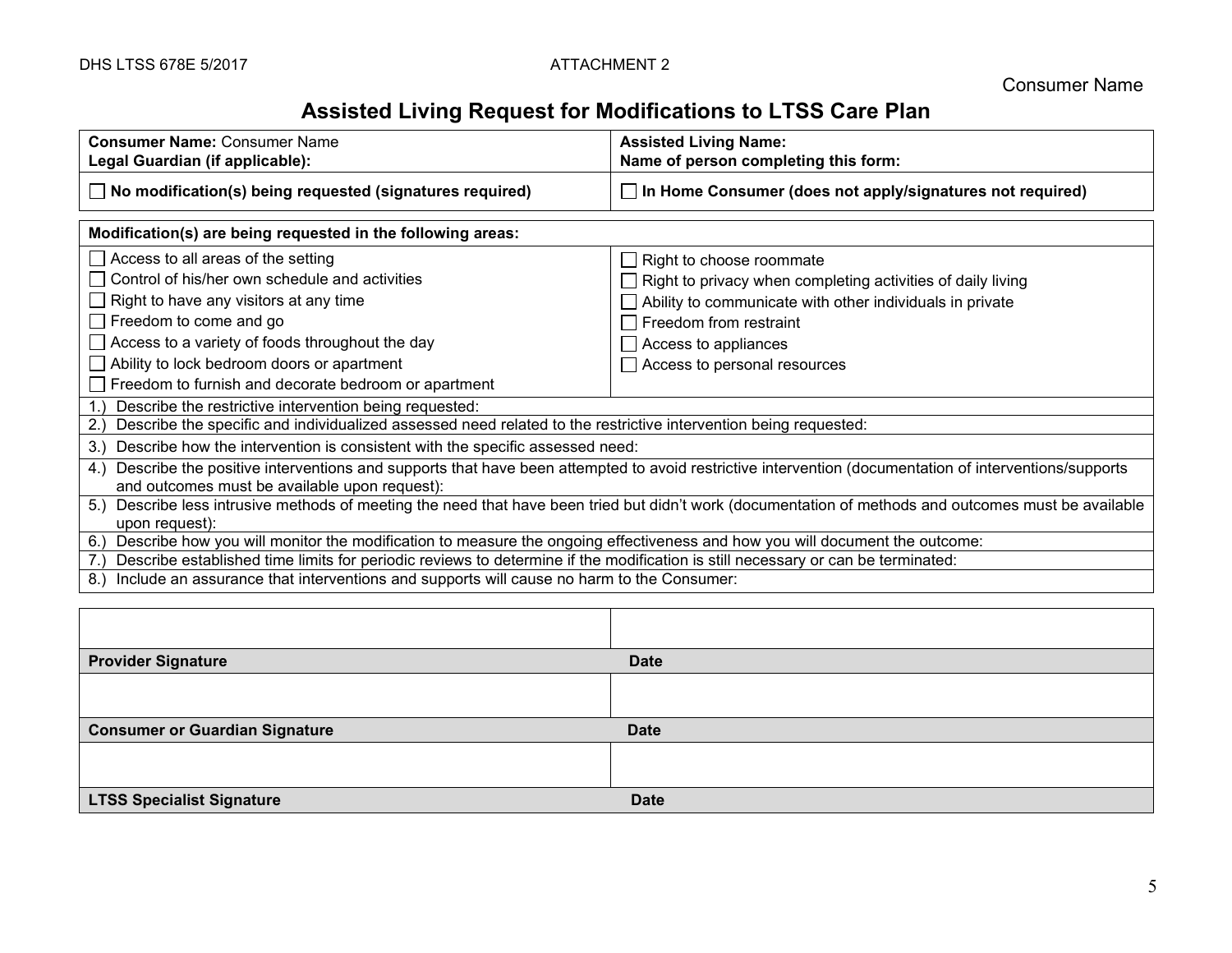| By signing below, I acknowledge agreement with this Care Plan and the following statements.                                                                                                                                                                                        |                       |  |  |  |
|------------------------------------------------------------------------------------------------------------------------------------------------------------------------------------------------------------------------------------------------------------------------------------|-----------------------|--|--|--|
| I have been offered the choice of all providers of services contained in this plan.                                                                                                                                                                                                |                       |  |  |  |
| I understand I have the right to be free from abuse and neglect. I have been provided with an informational brochure<br>on abuse, neglect and exploitation.                                                                                                                        |                       |  |  |  |
| I have been provided with an informational brochure on preventative health care.                                                                                                                                                                                                   |                       |  |  |  |
| I have been provided information on home and community-based services and understand the service options that are<br>available to me. I understand I have the right to choose between receiving services in my home and community and receiving<br>services in a nursing facility. |                       |  |  |  |
| I understand I have the choice and the right to accept, or to refuse all or part of the services contained in this plan.                                                                                                                                                           |                       |  |  |  |
| I understand it is my responsibility to notify Long Term Services and Supports, who is responsible for monitoring my plan, of any<br>change in my living, medical, or financial status.                                                                                            |                       |  |  |  |
| I understand I may have a financial responsibility for the services I receive.                                                                                                                                                                                                     |                       |  |  |  |
|                                                                                                                                                                                                                                                                                    |                       |  |  |  |
| Consumer's Signature or Authorized Representative's Signature                                                                                                                                                                                                                      | <b>Signature Date</b> |  |  |  |
|                                                                                                                                                                                                                                                                                    |                       |  |  |  |
| <b>LTSS Specialist Signature</b>                                                                                                                                                                                                                                                   | <b>Signature Date</b> |  |  |  |
| <b>Care Plan Effective Date</b><br>Date                                                                                                                                                                                                                                            |                       |  |  |  |